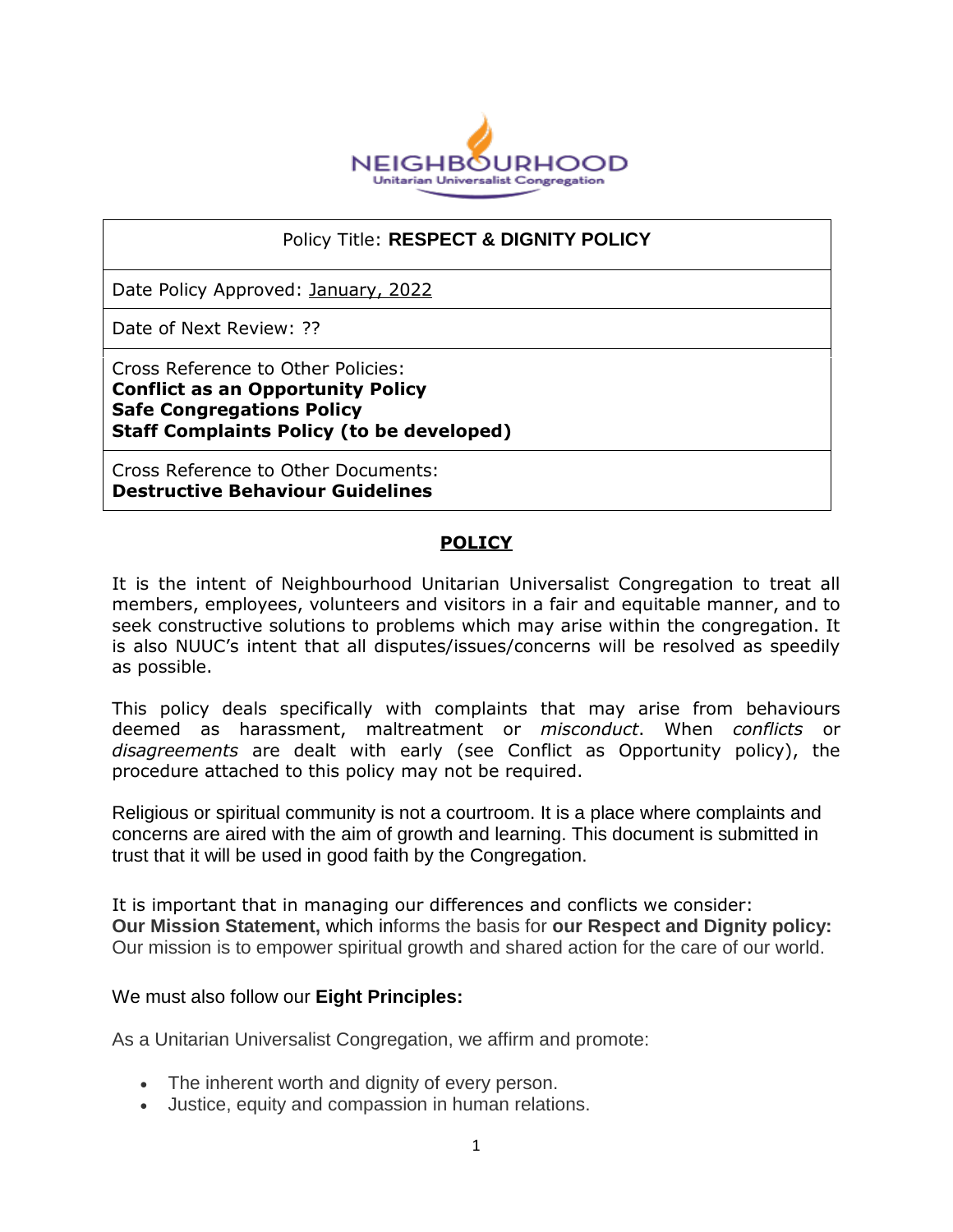- Acceptance of one another and encouragement to spiritual growth in our congregations.
- A free and responsible search for truth and meaning.
- The right of conscience and the use of the democratic process within our congregations and society at large.
- The goal of community with peace, liberty and justice for all.
- Respect for the interdependent web of all existence of which we are a part.
- Individual and communal action that accountably dismantles racism and systemic barriers to full inclusion in ourselves and our institutions.

In addition to the above-noted mission and principles which guide our actions and behaviours, as a legal entity in the province of Ontario, we are committed to an environment of respect and dignity for every individual in our congregation in keeping with all legal requirements put forward by our provincial government.

**The Ontario Human Rights Code** provides for equal treatment in the areas of services, goods and facilities, accommodation, contracts, and employment and without discrimination on the grounds of race, ancestry, place of origin, colour, ethnic origin, citizenship, creed, sex, sexual orientation, disability, age, family status, marital status, same-sex partnership status, the receipt of public assistance and record of offences. The Code provides for freedom from harassment or other unwelcome comments and actions. It is the privilege and responsibility of every person in Ontario to honour and adhere to the letter and spirit of the Code, and to support its aim of creating a climate of understanding and mutual respect for the dignity and rights of each individual.

Our Congregation is committed to ensuring these principles and behaviours are upheld in all of our activities. Moreover, in relationships of trust, power, authority, and confidentiality, the greatest care will be taken to ensure that no one involved in our Congregation will take advantage of trust, abuse power, or misuse the responsibility of authority.

Below is a list of definitions relevant to this policy.

- **Discrimination.** Any form of unequal treatment based on a ground of discrimination that is prohibited under human rights codes applicable in *Ontario* that results in disadvantage, whether imposing extra burdens or denying benefits. It may be intentional or unintentional. It may involve direct actions that are discriminatory on their face, or it may involve rules, practices or procedures that appear neutral, but have the effect of disadvantaging certain groups of people. It may be obvious, or it may occur in very subtle ways. Discrimination needs only to be one factor among many factors in a decision or action for a finding of discrimination to be made.
- **Domestic violence in the workplace.** Employers must take every reasonable precaution to protect employees from physical injury, which includes exposure to domestic violence that may enter the workplace. Some indicators that domestic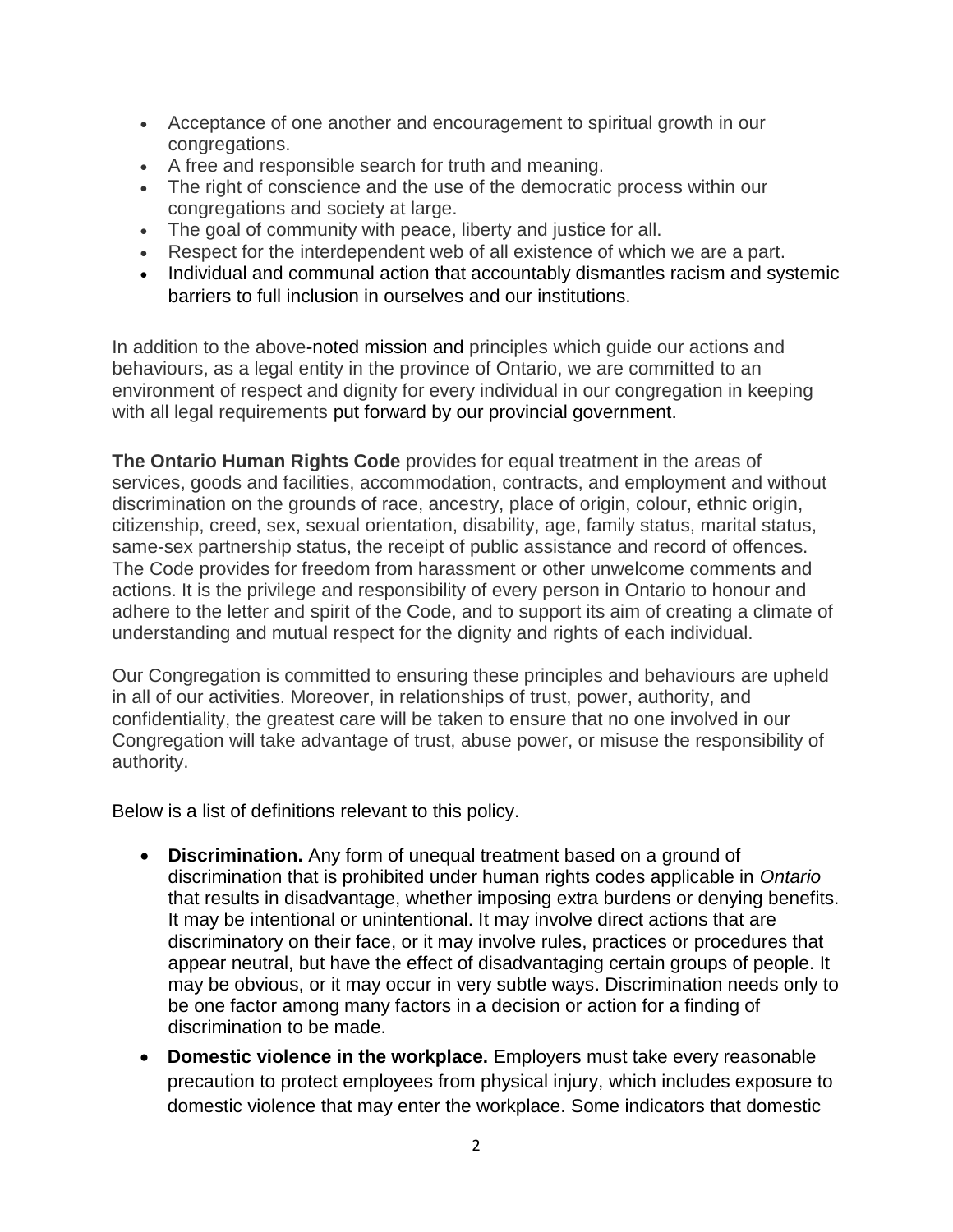violence may occur in the workplace include reported concerns from the targeted employee or other employees, threatening calls or unwelcome visits at the workplace.

- **Maltreatment**. Improper, cruel or harmful treatment or abuse.
- **Misconduct**. Unacceptable or improper behavior, especially by an employee or professional person.
- **Workplace sexual harassment**. Includes unwelcome advances of a sexual nature. "Unwelcome" means that a person, or persons, are made uncomfortable by the actions of another. Sexual Harassment occurs when a person does not stop the inappropriate behaviour when they have been asked to do so. Generally, the actions are repeated over time.

Sexual harassment also includes engaging in a course of vexatious comment or conduct against another in the workplace because of sex, sexual orientation, gender identity or gender expression, where the course of comment or conduct is known or ought reasonably to be known to be unwelcome. Examples of this may include: sexually suggestive gestures, sexual jokes or discussions of a sexual nature, leering, advances or propositions or display of sexually offensive material.

Sexual harassment also includes making sexual solicitation or advance where the person making the solicitation or advance is in a position to confer, grant or deny a benefit or advancement to another and the person knows, or ought reasonably to know, that the solicitation or advance is unwelcome.

- **Workplace.** Any place where *NUUC* employees may gather or meet for workrelated or social functions, whether in actual *NUUC* office premises or offsite establishments (restaurants, banquet facilities, conference centres, etc.) in Canada or abroad.
- **Workplace bullying**. Usually seen as acts or verbal comments that could 'mentally' hurt or isolate a person in the workplace. Sometimes, bullying can involve negative physical contact as well. Bullying usually involves repeated incidents or a pattern of behaviour that is intended to intimidate, offend, degrade or humiliate a particular person or group of people. It can also be described as the assertion of power through aggression.
- **Workplace harassment.** Engaging in a course of vexatious comment or conduct against another in the workplace that is known or ought reasonably to be known to be unwelcome. "Unwelcome" means that a person, or persons, is made uncomfortable by the actions of another. Workplace harassment may include bullying, intimidating or offensive behaviour, including jokes or innuendos, displaying or circulating offensive pictures, comments or materials, or offensive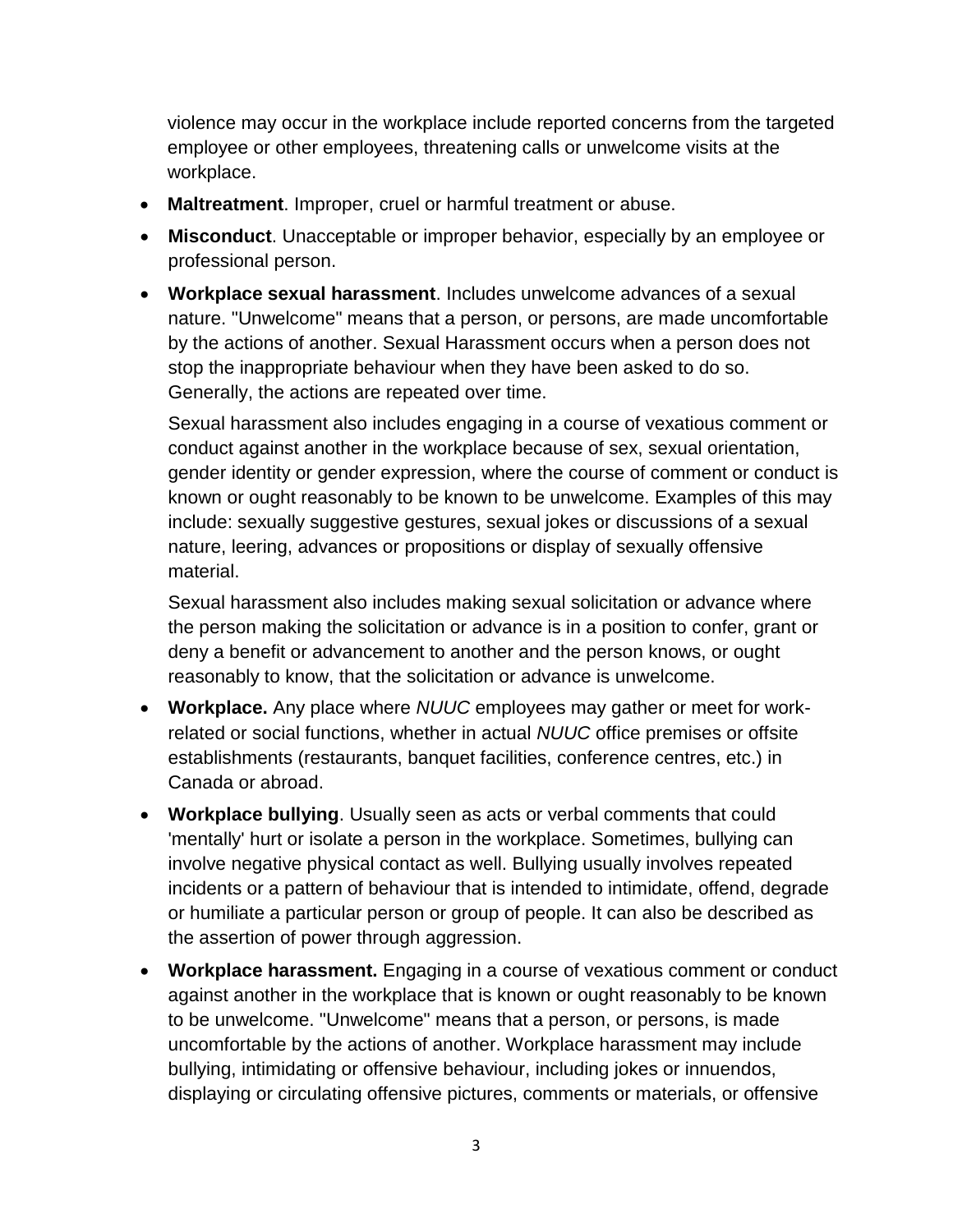or intimidating phone calls. Offensive behaviour includes prejudice and overt bias, hostility or negative feelings expressed about a person or group from a racial group and stereotyping. A reasonable action taken by an employer or supervisor relating to the management and direction of an employee in the workplace is not workplace harassment.

 **Workplace violence.** An exercise of physical force or the attempt to exercise physical force by a person against another person in a workplace that causes, could cause, or threatens to cause physical injury to an another.

# **Guiding Principles for this Policy:**

1. This policy applies to every member of the Congregation: every volunteer, the

minister, employees, and lay people involved in activities of the Congregation. Activities include those in the Congregation building, off-site meetings related to Congregation activities, and to social functions or planning functions sponsored by the Congregation. These could include, but are not limited to, committee meetings, retreats, seminars, or social functions sponsored by the Congregation. It also includes telephone conversations, email, regular mail, internet communications, or other forms of congregational communication.

2. All employees and volunteers have the right to work in an environment that is free of sexual misconduct or any behaviour related to the Ontario Human Rights Code.

3. Adherence to this policy is mandatory. The minister, interns, employees, volunteers and members are expected to be familiar with the policy, provide signed indication that it has been read, as well as an agreement to adhere to it at all times.

4. Where a person suspects on reasonable grounds that a child needs or may need protection as a result of being at risk, the suspicion must be reported to the child protection authority. In Ontario, such authority is the local Children's Aid Society. This provision specifically includes an obligation on the minister or other clergy. A person does not need to be sure that a child is or may be in need of protection to make a report to the Children's Aid Society. "Reasonable grounds" are what an average person, given his or her training, background, and experience, exercising normal and honest judgment would suspect. **(\* Also refer to Safe Congregations Policy)**

5. A complaint will be dealt with promptly, seriously, and in a systematic fashion as outlined later in this document. When necessary, there will be co-operation with the proper authorities as appropriate.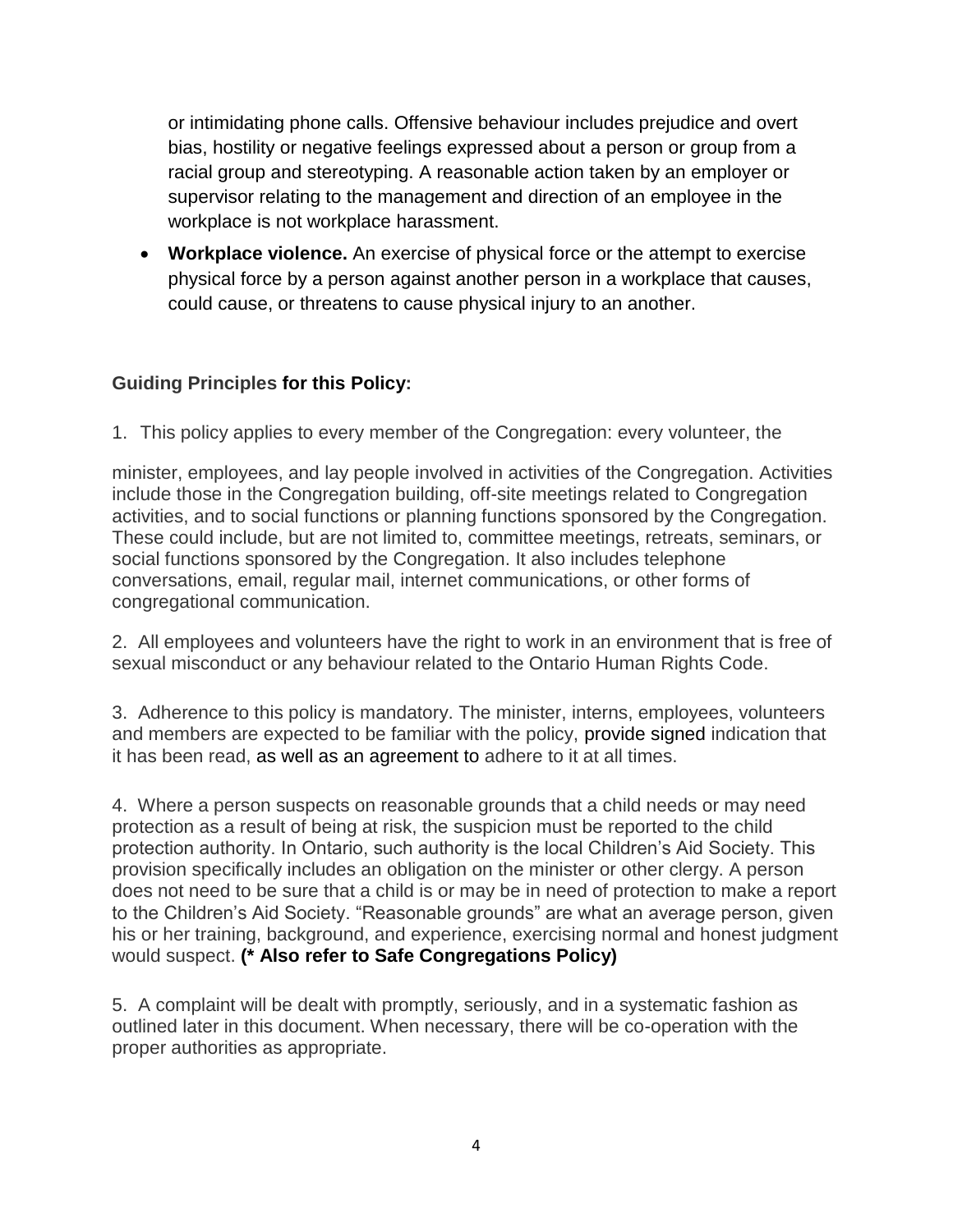6. This policy is not intended to preclude a complainant from seeking legal counsel or a civil remedy. However, if there is notice that civil proceedings have commenced or a complaint has been filed with the Ontario Human Rights Commission, any procedure under this policy will normally be suspended, except for the offer of emotional support as outlined in this policy.

7. All complaints under this policy are confidential. This means that information will not be shared with parties outside of the complaint process as outlined in this policy. However, confidentiality may be limited as necessary for the administration of this policy, or as is required by law, or where anyone is at risk, or if confidentiality is waived by the parties.

8. Anonymous written complaints (complainants not identifying themselves) generally will not be acted upon.

9. No person or persons shall knowingly make a false or vexatious complaint. If it is determined that there was no misconduct and the complaint was initiated maliciously, then appropriate disciplinary action will be taken by the *Spiritual Life Team* to deal with the person appropriately.

10. Where misconduct has been established, proper actions will be undertaken by those deemed appropriate to deal with the matter.

11. The Vice President of the Board and the Personnel Committee will review the policy periodically as necessary.

12. The Neighbourhood Unitarian Universalist Congregation will actively try to prevent any harassment through prevention and education of all staff, the minister, lay ministers, the Board of Directors and members & friends of the Congregation. The Board of Directors will be responsible to ensure that the implementation of training for members, volunteers and clergy takes place on a regular basis.

# **Commitment to Prevention**

We affirm and promote the dignity of every person within all our services and activities.

1. We are committed to the prevention of harassment through appropriate education and training for the Board of Directors, Spiritual Life Team, the minister, other clergy who work with our congregation, chaplains, volunteers, employees, and members of the congregation.

2. In addition to this policy statement, a training package will be available for all members. Any new staff member and new volunteer is will be required to take training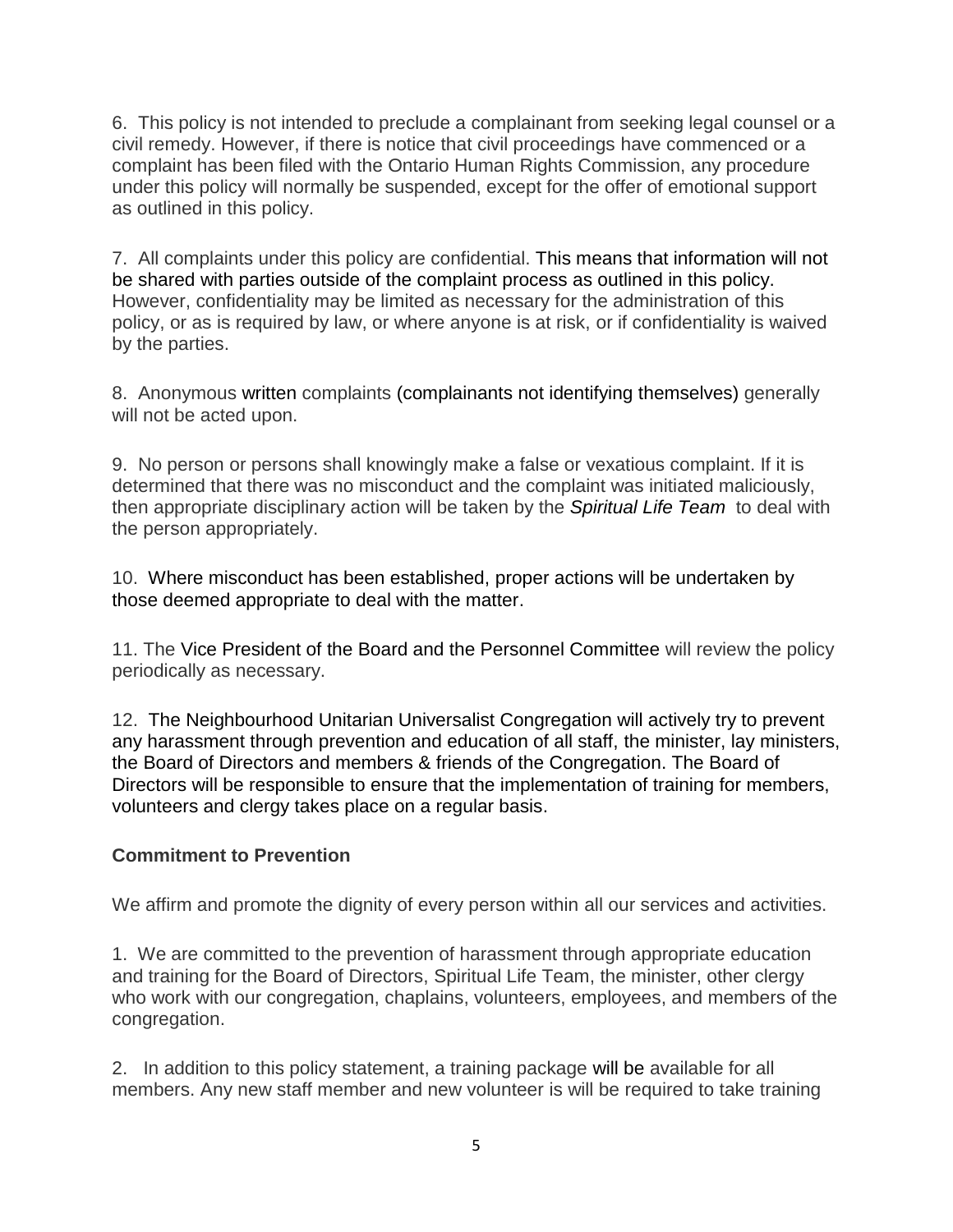in the Right Relations and the Conflict as an Opportunity Policy, and to sign a written agreement to adhere to the policy as stated.

3. New members attending the Membership Orientation program given on a regular basis, will receive a summary policy statement, and the policy will be reviewed with emphasis on the Principles upon which we affirm our faith.

4. This policy will be revisited by Board Members periodically as a "refresher", and with new Board Members as required for orientation purposes.

5. This policy statement available for review at all times. The policy statement document and the training package will be posted on the congregational bulletin board and website.

#### **Processes to Deal with Complaints**

Typical arguments, differences of opinion and conflict between two individuals is not necessarily **harassment.** These can be dealt with using our **Conflict as an Opportunity** process. Before filing a "complaint", complainants will ensure that they have first followed steps outlined in the **Conflict as an Opportunity Policy**.

The following processes outline the procedure to make a complaint **that involves harassment, maltreatment or misconduct.** We believe that the informal process will be effective in most cases to bring about resolution. Therefore, we encourage every member to be familiar with the learnings from the training program - the emphasis on prevention of harassment, and the resolution of conflict. Participants will work through this process in a timely manner.

#### **PROCEDURE**

As a spiritual community, we aspire to be our "higher selves". We promote a culture where staff, congregants, friends and visitors are empowered to speak up, from a place of strength and engage in healthy, respectful dialogue.

#### **Informal Process**

#### Step One:

If a person feels they have been harassed, they are strongly encouraged to speak to the other person involved, preferably face-to-face, telling them how the behaviour makes them feel and asking them to stop the specified behaviour in the future.

In rare circumstances where a person is not able to speak about the situation with the other person responsible, then the person may consult with a member of the Spiritual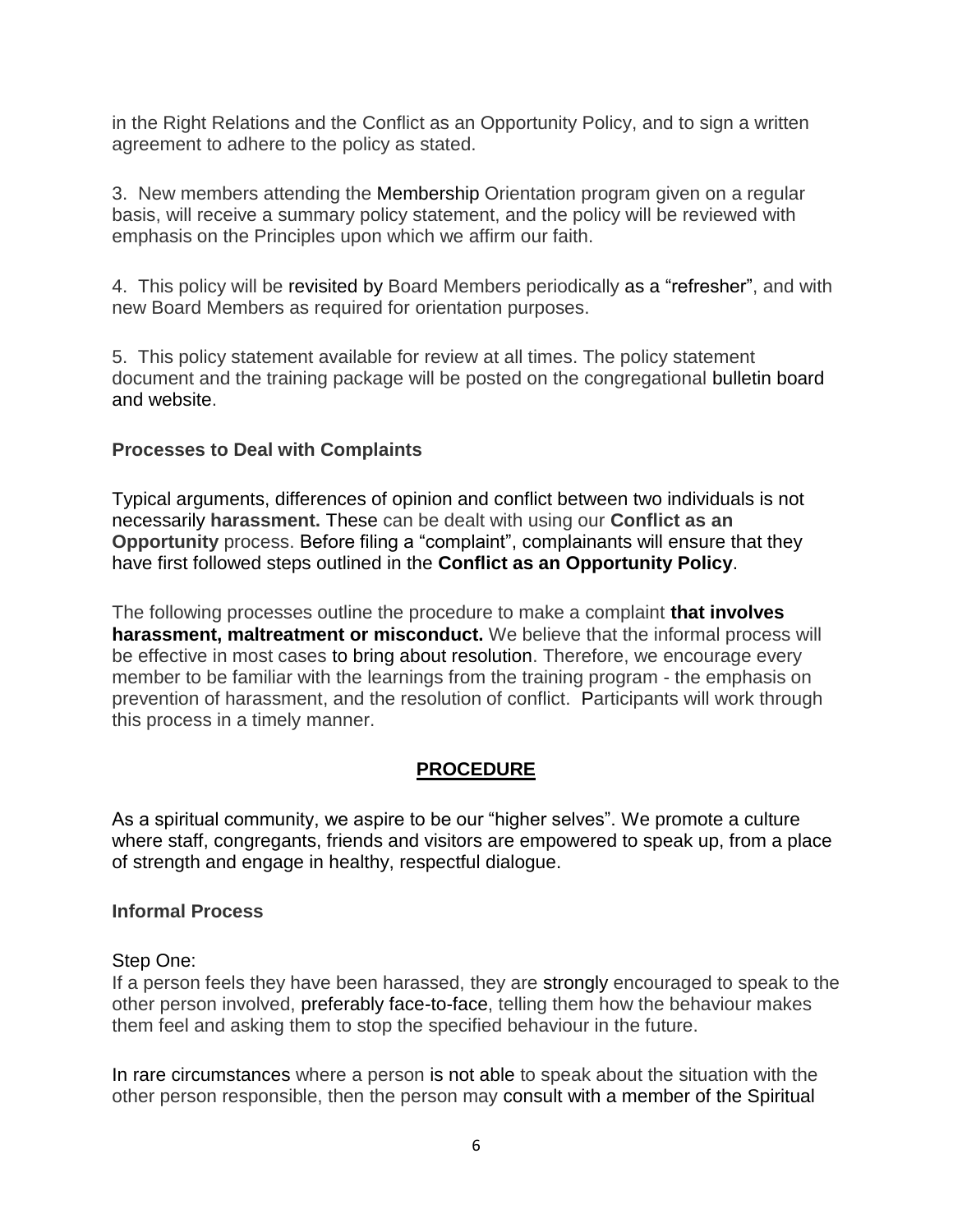Life Team with whom she/he/they feels comfortable to empower them to meet the person from a place of strength and respect. This would strictly be for clarifying their thoughts and taking a healthy and objective distance to gain new appreciation for the situation at hand. It is anticipated that the individual would then feel that the consultation was sufficient to resolve the issue for them. If this is not the case, then they will be informed about how to proceed with one of the other options.

If it is purely an informal complaint and with the consent of the Complainant, Spiritual Life Team will go to the other person involved and inform him/her/them of the complaint and seek to arrive at a solution to the situation by facilitating communication between the parties. The member of the Spiritual Life must be impartial and ensure private and confidential discussions take place with both parties.

If the person hearing the complaint believes, at any time during this process, that any other person is at risk, (including workplace violence or maltreatment) appropriate next steps will be taken in a prompt systematic manner. **(\* Also refer to the Destructive Behaviour Guidelines**)

### **Formal Process**:

If the complainant wishes to proceed to the Formal Process (**only** if the informal process did not achieve resolution) these are the steps involved:

# Step 1:

The complaint must be made **in writing** to the Spiritual Life Team. The President of the Board of Directors will be informed that a complaint has been made.

The complainant may request help in writing the letter of complaint by the Minister or any member of the congregation. This will be treated with confidentiality by the person assisting with the letter and be dealt with in a timely manner. The complaint letter should detail what happened, and its effect. It should include times, places, and other details to clarify the matter.

\*Note: If the complaint involves the minister or a member of the Spiritual Life Team complaint will be submitted in writing to the Board president, who will establish a small committee to deal with the matter.

#### Step 2:

The Spiritual Life Team must meet in a timely fashion following the receipt of the complainant's letter. The Spiritual Life Team will, without undue delay, provide a copy of the complaint and of this policy to both parties.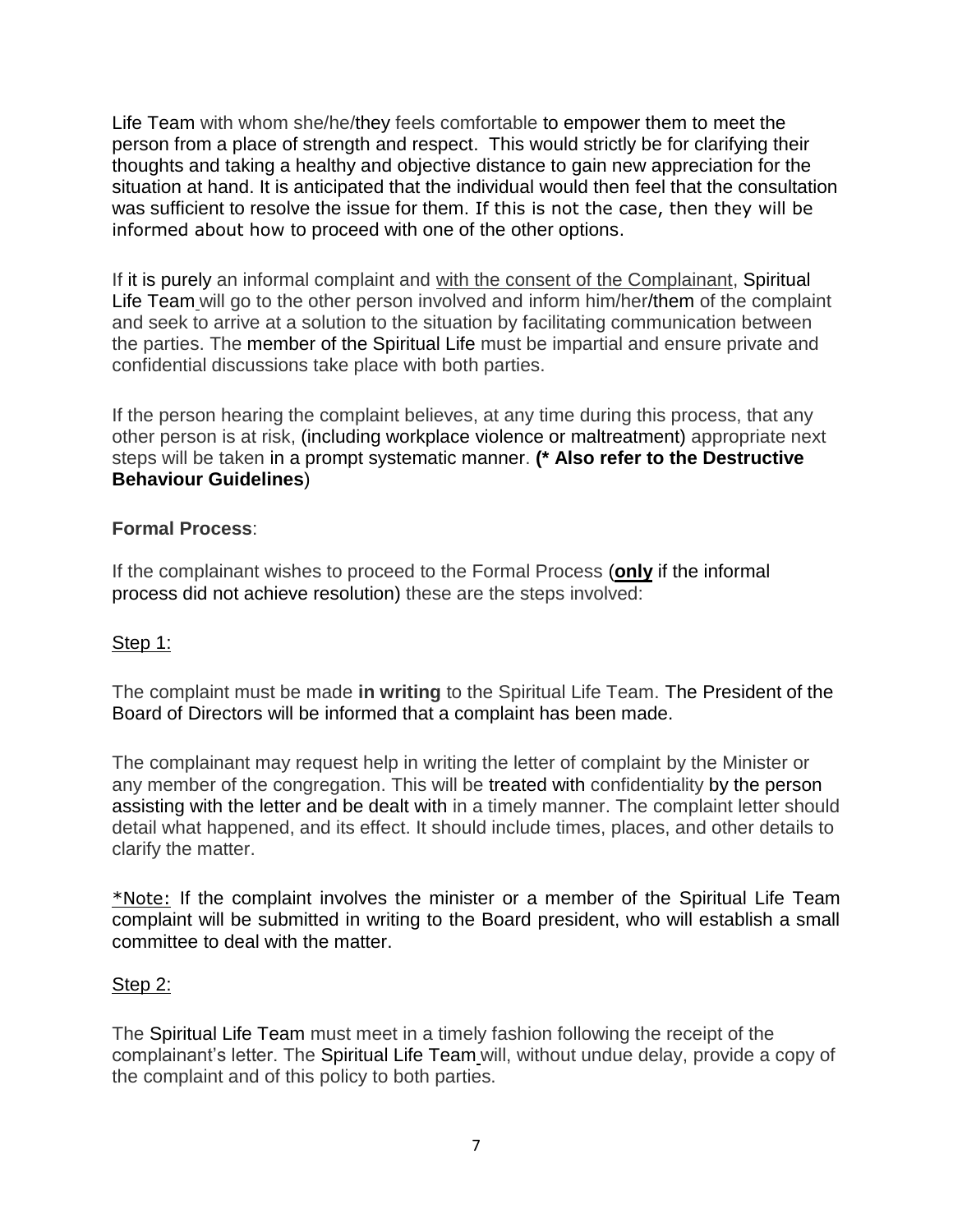If both parties are employees, then the Congregation will make every reasonable effort to accommodate a request from either party, should it be made, for minimal contact. **(\* Also refer to Staff Complaint Policy)**

#### Step 3:

Confidential interviews with relevant parties will be conducted. Each party will have the opportunity to be heard and to share their perspective. The Spiritual Life Team can ask for additional information from other relevant parties, as needed.

Pastoral care will be offered to both participants, within the resources of the Congregation. Pastoral Care could come from the minister, or other resources.

### Step 4:

The Spiritual Life Team will offer a written recommendation to both parties and the president of the Board of Directors. We expect that this entire process, after the receipt of the formal complaint, will be concluded within 30 days. The recommendations will be kept confidentially and filed in a locked cabinet in the Congregation office.

This process may be stopped at any time at the request of the person making the complaint.

# **Special Considerations: Children, Adolescents and Vulnerable Adults (\* Also refer to our Safe Congregations Policy)**

Any employee of the congregation who is the subject of a complaint in which children, adolescents or vulnerable adults are at risk or have been harmed will be immediately suspended while the investigation is underway with arrangements made to either maintain or suspend his or her income until the allegations are cleared or substantiated.

Any staff or volunteer under investigation will not be allowed to be with children or attend any children's activities in the Congregation and may not under any circumstance speak to the child(ren) involved.

Our Minister and or Lifespan Learning Director will seek opportunities to provide individual care and counsel both for the abuse victim and their family by referring them to appropriate community services.

The Director of Lifespan Learning and/or the President of the Board of Directors will work in conjunction with the proper authorities in any investigative procedure. If the complaint involves the Director of Lifespan Learning or the President of the Board of Directors, they will not take part in the investigation. The Committee on Ministry should be involved in this situation.